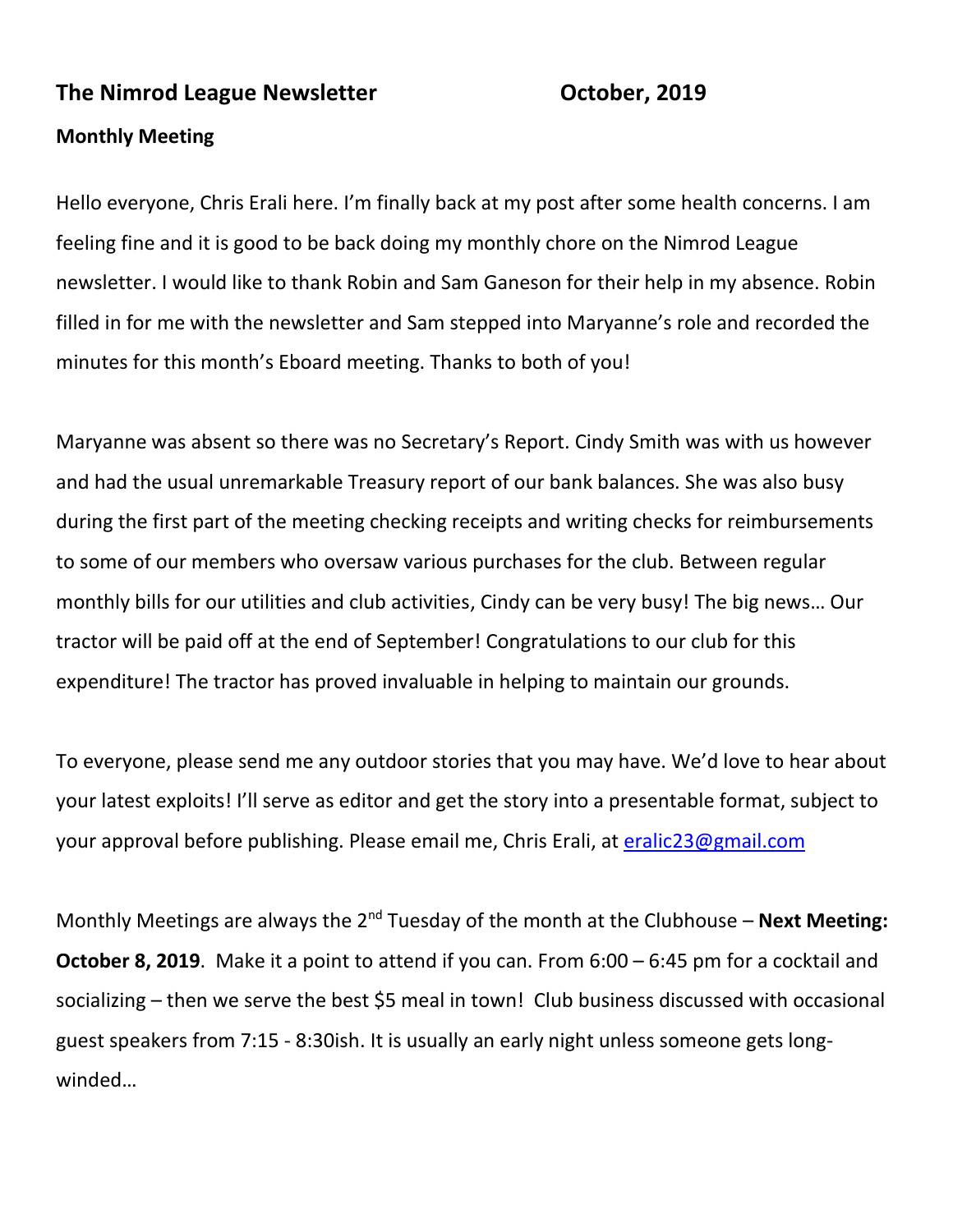## **Communications**

Maryanne was absent so the mail was incomplete, but we did have one piece of news to announce.

# **Joe Afonzo was elected President of the Worcester County League of Sportsmen.**

# **Congratulations, Joe!**

Keep in mind that we will be looking for a volunteer to replace Joe as our delegate to the League.

# **Speakers**

Please let us know if you have a suggestion for a speaker at a future meeting.

# **Monthly Safety Tip and Topic for Discussion:**

# **"Always wear your safety harness in a tree stand."**

# **New Business**

A bulletin board at the range was discussed. It was determined that the decision was up to the range chairman, and the board did not need to approve or disapprove. We'll most likely be seeing a new one soon! Isaac Houston booked the clubhouse for a function on January 19, 2020. That's the date of the AFC Championship Game. Hopefully, we'll be cheering on the Patriots. Time will tell. Yes the streaming service will be operational!

# **Old and Unfinished:**

Online payment for dues using our website was brought up. Issac Houston has the scoop.

# **Membership**

Isaac reports that our online credit card system for paying membership dues is ready. This is a very nice feature for the club and will enable members to quickly pay their next year's dues on our website. No more writing checks if you prefer. There will be a nominal fee for the convenience. Our member orientation program will be starting in January.

# **Board of Trustees**

No Report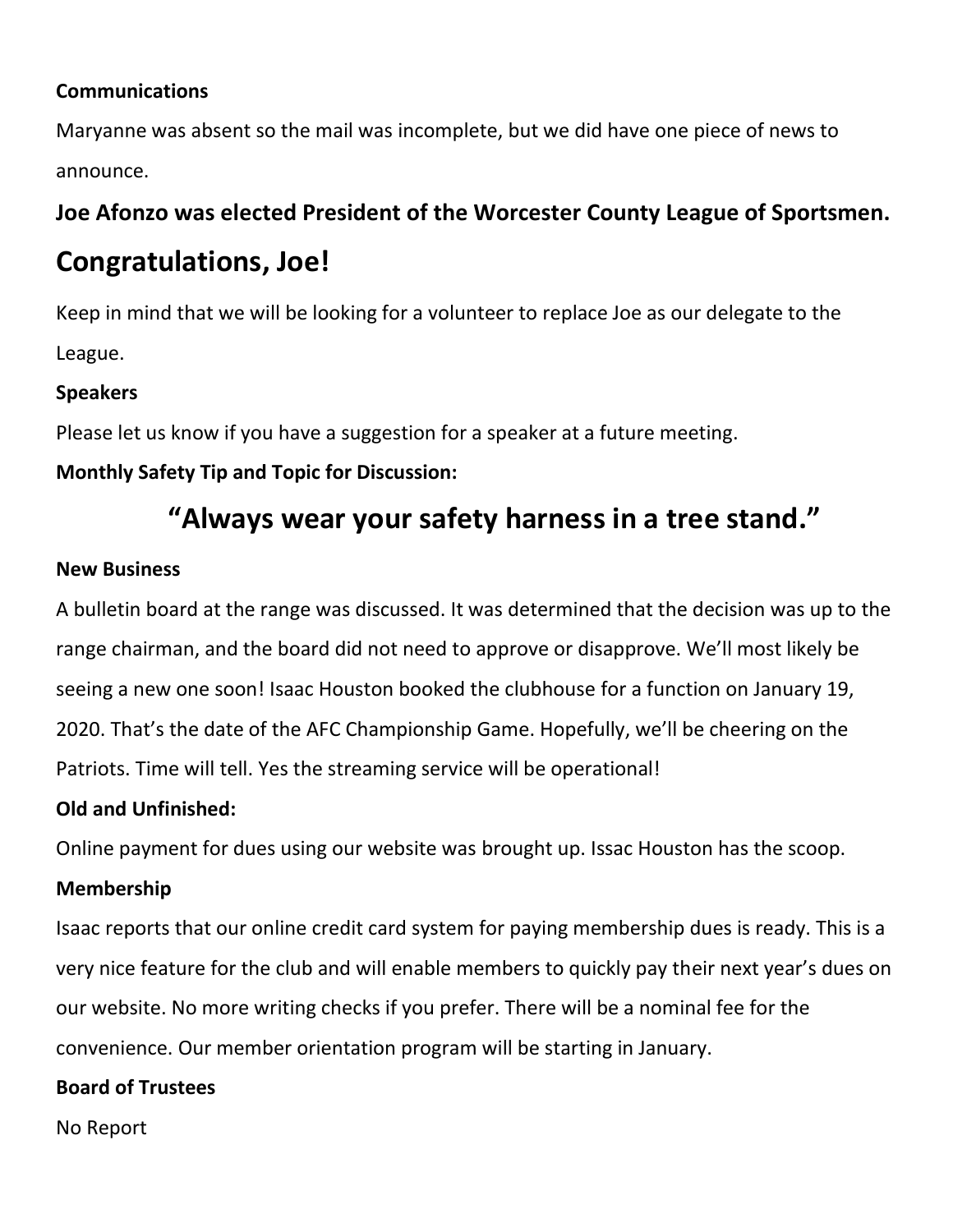## **Trap/Skeet**

The **Trap League cookout is October 10th**. There is a clay target delivery coming on October 16<sup>th</sup>. We need help unloading and stacking in the barn from 11:00 AM. It will probably take about an hour if we get enough help. Many hands make light work!

The turkey shoot will be November  $10<sup>th</sup>$ , and we'll need help in the kitchen and with other various tasks. Lastly, many thanks to Chris Craigue, Kevin Chviruk, Paul and Kevin Fraser, and Carlo Cappuccio for their help.

Remember, Trap and Skeet is every Thursday afternoon/night (afternoon until the daylight hours get longer again). It is open to the public, so bring a friend and join in a night of good fellowship and shooting.

Important Date:*November 10, 2019 Turkey Shoot*

# *We are looking for help in the kitchen and other help inside and out.*

#### **Kitchen**

No report.

# **Scheduled Cooks**

One of our newer members, Eric Twickler is scheduled for October. This is his first time as chef for our meeting and he humbly requests some help and guidance prepping before the dinner, serving during dinner, and clean-up after. Thanks!

November will be Cindy Smith, with Tracey Kohler in December, and Sam & Robin Ganeson in January. Because Sam was taking the minutes we get to know the menu! It will be sous vide chicken breast with roasted root vegetables. Sounds delicious!

Many thanks to these folks for volunteering to serve as cooks. **Please remember they can use HELP!** Contact them for times if you can come help prep before, and during the meal. **Clean-up help is even more appreciated. Most times people have already been at the club for several hours. Clean-up is the last thing they want to do. If you have 30 minutes or so after dinner, come into the kitchen.** Someone will show you the routine for washing dishes, the tables, and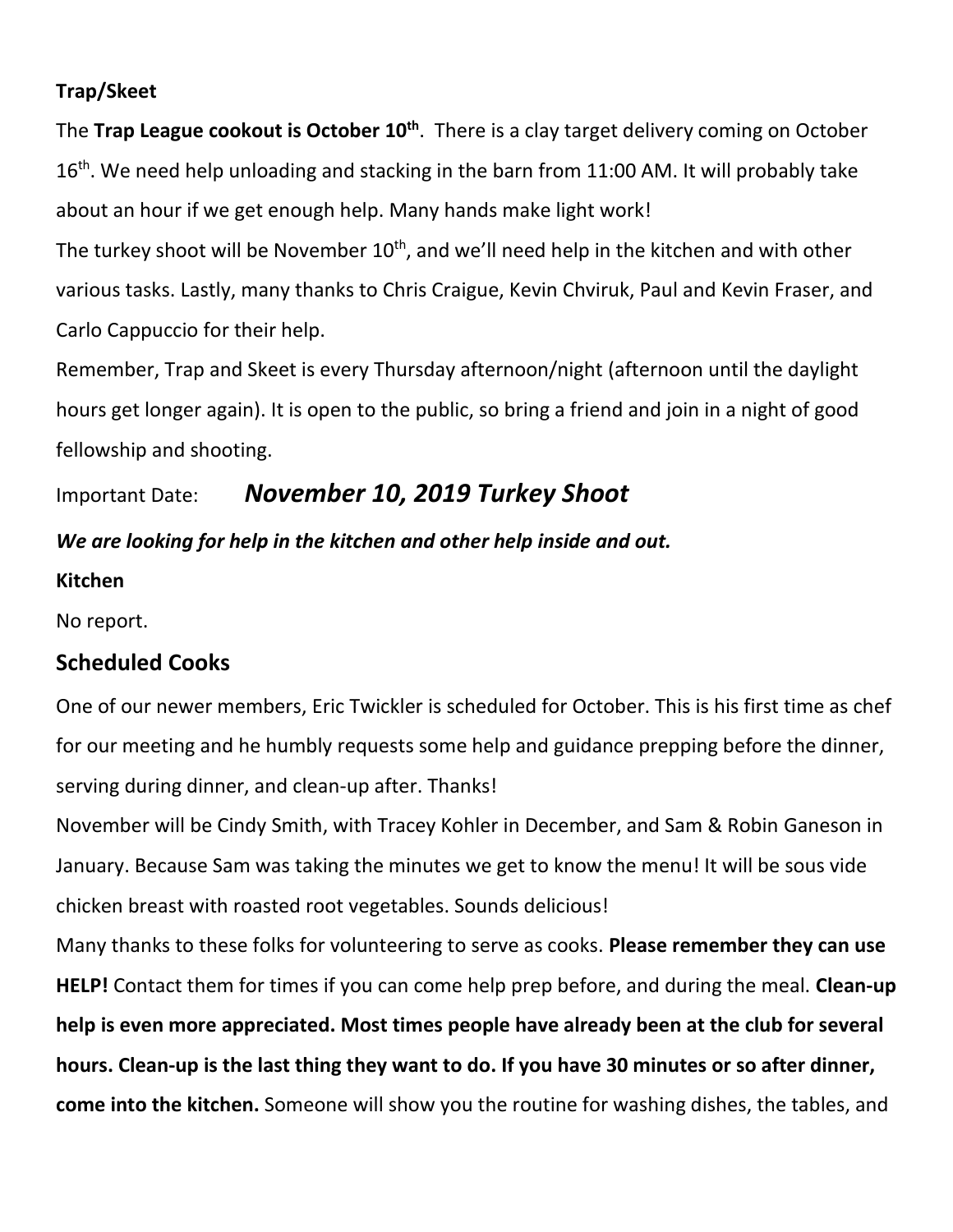the floor. Many hands make light work and it is much appreciated! In most cases you only miss a little info from the general meeting. And not listening can be a bonus for your digestion! Thanks to all!

#### **Game Dinner**

We are looking for a person or persons to be the head chef(s) for the game dinner. You'll organize the help and direct preparation and service of the meal. Please note, this has always been one person, but it could be two of even three people. There is strength in numbers.

#### **Rifle Range**

The Holden Police Department is back using the range. They clean up so well that it was like they were never there. They are scheduled for the  $12<sup>th</sup>$  and the  $17<sup>th</sup>$ . Princeton PD will be doing evening training on the 3<sup>rd</sup> and the 10<sup>th</sup>. We are planning a slug gun, muzzle loader shoot for October 12. It will be a good time to get your guns sighted in and ready for deer season. Details are forthcoming. The missing bag caper showed us that the security cameras are working fine. Kudos to all in resolving that issue.

#### **House**

No report.

#### **Executive Board**

This month's meeting adjourned at 8:58 PM. We aim for the newsletter to convey the highlights. E Board meetings are held at 7 PM the last Tuesday of the month. Members are welcome if you would like to come and observe our club's operation. Our membership can be very proud of the board and the time and effort that is made by everyone to keep our club running smoothly. Member concerns are always addressed. Many times, one board member will inform others that a single club member voiced a certain matter that he/she found troubling. Our club can rest assured that any points brought up by a member are ALWAYS brought to the attention of the entire board.

## **Grounds**

We had a 400-hour tune-up on the tractor completed for \$230. Contract bids are due October 29<sup>th</sup> for snow removal. Please see Neil Whitehead for more information.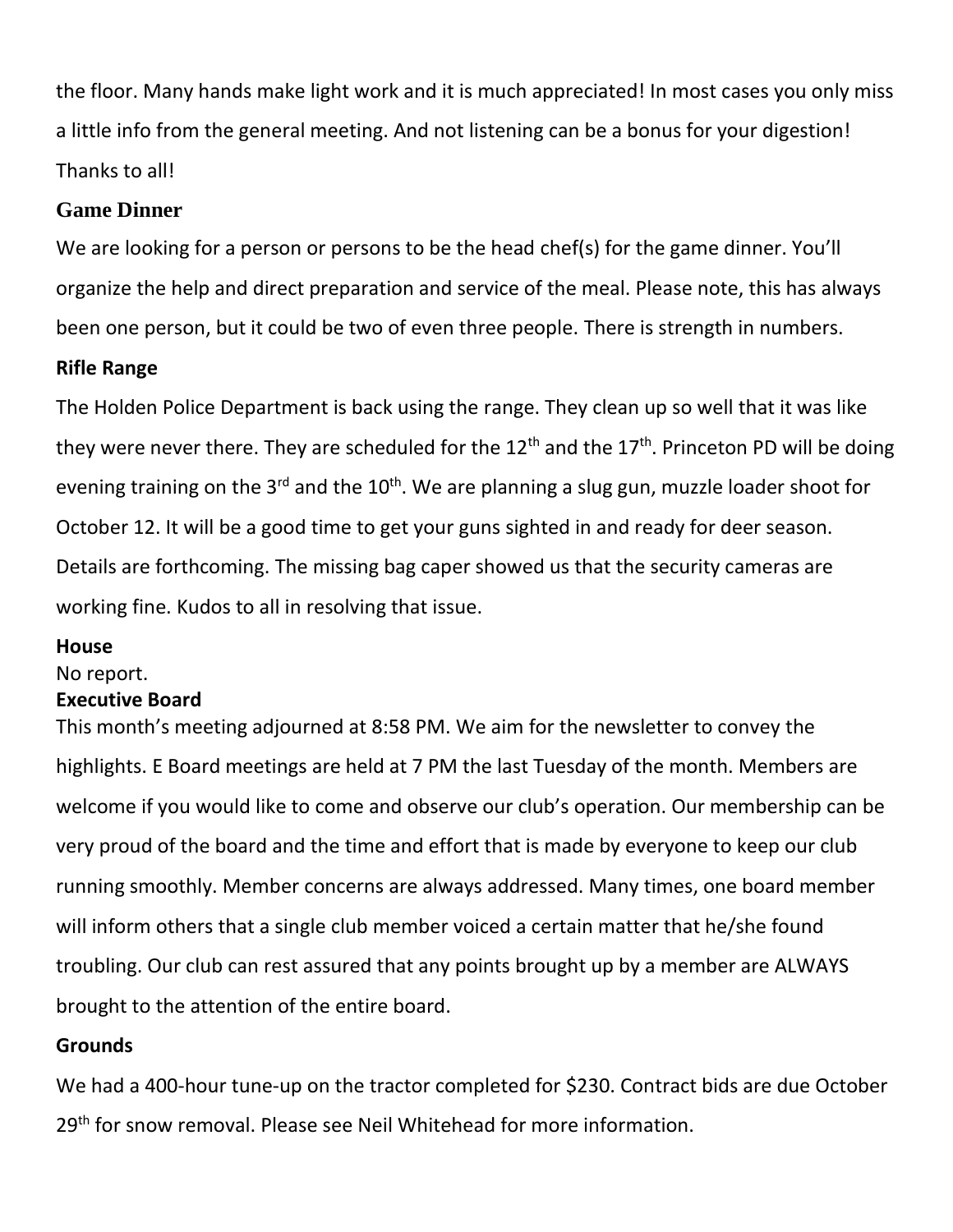## **Land Use**

The gate for the powerline border is in. An installation date will be set.

## **Finance**

The market fluctuates as we all know. Smart investors stay the course.

# **Bar**

Gary reports all is well with not much happening.

# **Birds**

Kevin needs some help. Volunteers are needed for painting the bird boxes. Please contact

Kevin for more information and to help. October  $19<sup>th</sup>$  is opening day of bird season. The Youth

Hunt will be Sunday, October 27.

## **Revenue**

No report and no current projects listed.

# **Archery**

IBO Shoot is May 2=3, 2020.

# **Worcester County League of Sportsmen**

- Our own Joe Afonzo is now president with Bill Dowd as VP.
- The Big MO drew over 2,000 people and was deemed a success.
- Lobbying continued on the coyote and crossbow bills.
- Extra doe permits are available.
- Kid's Day will be in January and February. Bee houses will be constructed.

# **Business Records:**

Linda Brewer reports the infrastructure for use in the cloud is ready. She will work with

Committee Chairs to upload documents. She has created a "Committee Document Organizer"

to preserve and organize the files. Committee heads are encouraged to meet with Linda when

both you and she are ready.

# **Historical Records:**

Things are quiet right now.